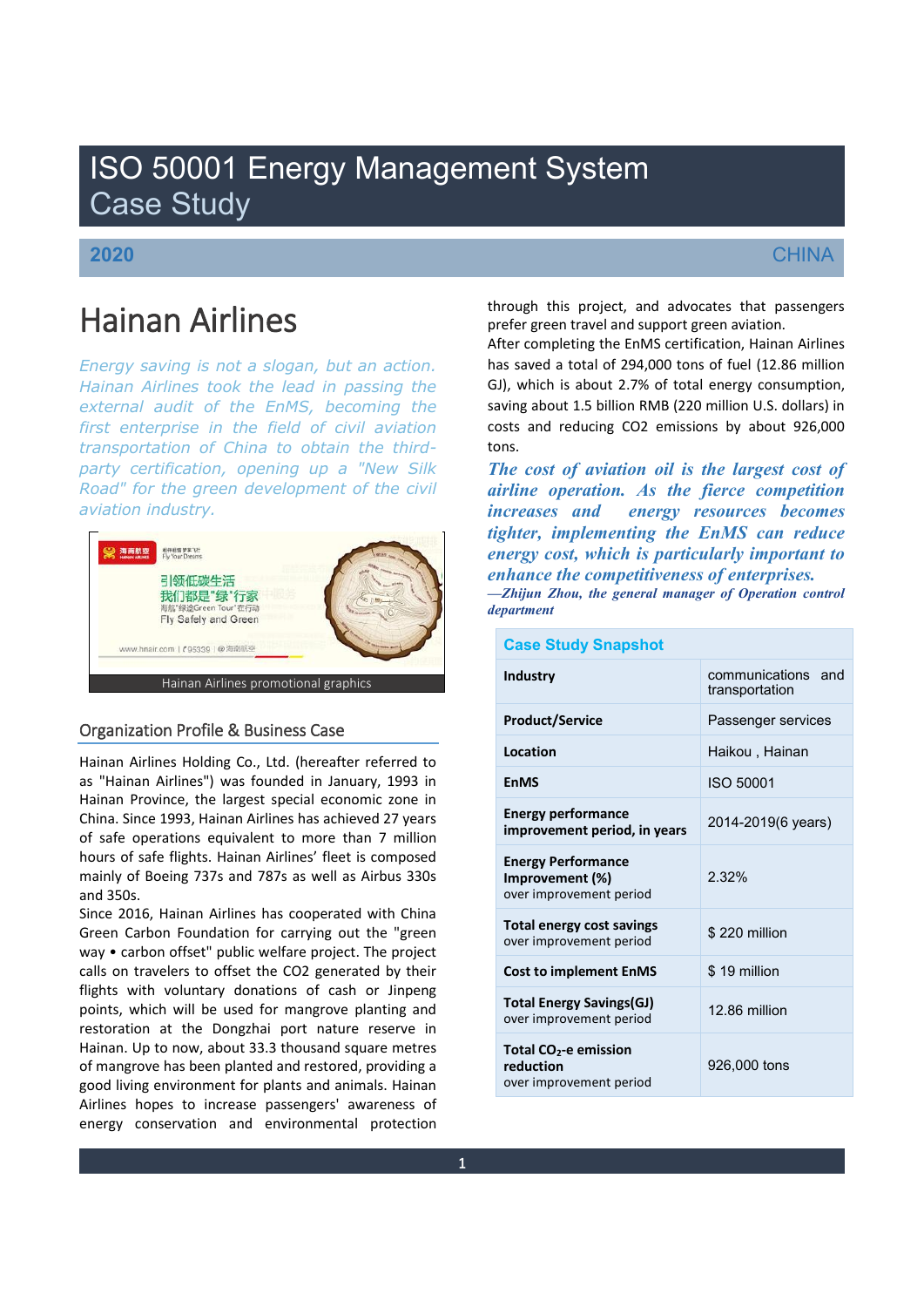#### Business Benefits

After completing the EnMS certification, Hainan Airlines regularly carries out EnMS audit every year for continuously improving the management level of energy conserva-tion; by the end of 2019, Hainan Airlines has maintained its EnMS certification for consecutive six years.

#### **1.Achievements in improving energy performance**

After establishing the EnMS, the average annual increase rate of energy performance reaches 2.32%. **Energy Performance Improvement (%):** 

Base period unit consumption - Reporting period unit consumption  $\times$  100% Base period unit consumption

#### Unit consumption(tce/10,000 ton·km): Total energy consumption

**Transportation turnover Amount** 

Hainan airlines completed the construction of EnMS in 2014, the base period is 2013 and the reporting period is 2014-2019. The base period unit consumption is 4.2133 tec/10,000 ton·km; during the reporting period, unit consumption is 4.1156 tec/10,000 ton·km.

#### **2. Energy cost saving and carbon emission reduction**

Based on the EnMS, Hainan airlines has carried out nearly 30 measures in total. From 2014 to 2019, Hainan Airlines has saved a total of 294,000 tons of fuel (12.86 million GJ), which is about 2.7% of total energy consumption, saving about 1.5 billion RMB (220 million U.S. dollars) in costs and reducing CO2 emissions by about 926,000 tons.

#### **3. Implementation cost of EnMS**

After completing the EnMS certification, the cumulative cost of Hainan Airlines aviation's EnMS is about 134 million RMB( 19 million U.S. dollars) from 2014 to 2019.

3.1 Labor time costs. At present, Hainan Airlines has about 10 full-time employees engaged in energy management, and the total labor time cost for 6 years is about 7.2 million RMB.

3.2 Third party energy audit cost. Hainan Airlines entrusts a third-party unit to audit EnMS every year, with a total cost of about 1 million RMB in the past six years.

3.3 Investment cost of technological transformation. Hainan Airlines has invested a total of 134 million RMB in technical renovation projects, such as New Split Scimitar Winglets, Aircraft oxygen conversion, lightweight dining car procurement etc.

3.4 System R&D and maintenance costs. In order to refine the analysis and statistics of fuel consumption in all stages of the aircraft, Hainan Airlines has developed the "HNA fuel monitoring system", which costs 6 million RMB in total in R & D and maintenance.

#### Plan

Through organizing training and publicity, energy review, compliance evaluation of laws and regulations, preparation, release and learning of manual documents and procedures, internal audit, management review and other steps, Hainan Airlines completed the certification of EnMS by the end of 2014.

### **1 Get top management support**

The perfect EnMS will bring the company not only considerable energy performance, but also potential social performance.

As early as 2008, the company set a top-down energy conservation mode and carried out energy saving management with a management structure featuring company president-department in charge-permanent office- energy conservation project. In 2013, the president of the company started to prepare the EnMS construction team and served as the leader of the preparatory group. After a full study of the EnMS, the feasibility and advantages of establishing EnMS in airlines determined ; in 2014, the construction of EnMS was officially launched. Hence a new chapter was unfolded that Hainan Airlines embarked on the path of green development.

#### **2. The energy use and analysis of aviation companies**

The types of energy consumed by civil aviation companies include aviation fuel, water, and electricity. The consumption of aviation fuel is the main part of the entire energy consumption, and the consumption of water and electricity are mainly to meet the daily office needs of enterprises. Taking Hainan Airlines as an example, the aviation fuel consumption is 99.95%, and water and electricity accounts for 0.05% of the total energy consumption.

**3.Combining energy use with corporate strategy**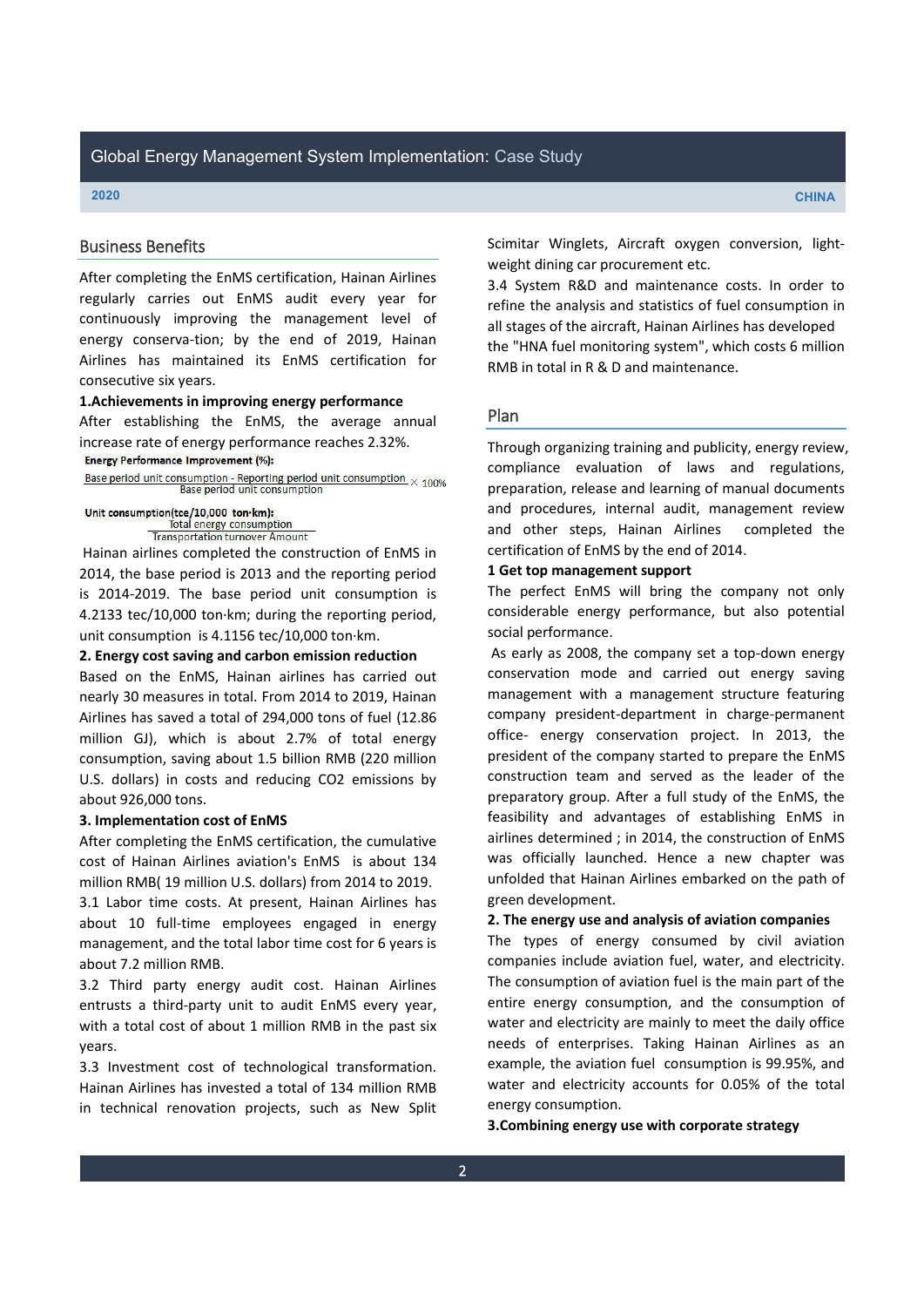In order to promote the operation of the EnMS, Hainan Airlines regards ecological civilization and low-carbon economic construction as an important strategy to promote sustainable development of the enterprise.

3.1 The first stage goal: Hainan Airlines will use its own influence to increase passengers' awareness of energy saving, and advocate passengers to choose green travel. 3.2 The second stage goal: Promote the scientifictechnical progress of enterprises, and apply advanced energy-saving technologies. Reach the domestic advanced level in terms of hardware devices production, by increasing and transforming the equipment condition to minimize fuel consumption in non-critical phase.

3.3 The third stage goal: Build a digital EnMS, to realize the automatic collection, analysis and statistics of all energy data, and to achieve fine management of Enterprise energy consumption.

#### **4. Energy planning and implementation**

Hainan Airlines conducts energy planning according to the steps of "analyzing energy use  $-$  identifying energy consumption influencing factors - assessing management and control status  $-$  exploring energy saving potentials – comparing energy saving measures setting management and control targets  $-$  and issuing implementation programs". The selection of compareson measures followed the following principles:

4.1 Adapted to national energy-saving requirements and enterprise development planning, corresponding to the analysis of corporate energy-saving potential, while ensuring the realization of planning goals;

4.2 Fully evaluate the advanced level, feasibility, adaptability and economical efficiency of each project, and consider the impact on the environment after implementation;

4.3 Arrange the implementation plan of measures reasonably according to the enterprise development plan and capital status.

#### **5. Multi sites development**

EnMS certification sites are Hainan Airlines Base and HNA PLAZA. The production function departments are located in Hainan Airlines Base, including Flight Department, Operation Control Department, Maintenance Engineering Department, etc.; the nonproduction function departments are located in HNA PLAZA, such as Finance Department, Human Resources Department, etc.

The consumption of water and electricity are mainly to meet the daily office needs of Hainan Airlines Base and HNA PLAZA, the consumption of water and electricity, and the consumption of aviation fuel is the main part of the entire energy consumption.

*The implementation of the EnMS can reflect corporate social responsibility, promote mutual understanding between the enterprise and society, enhance government and social recognition of the enterprise, increase the visibility and reputation of the enterprise, and establish a good social image.*

 $-$ Shuo Gguo, the Chief dispatcher of Operation control *department*

### Do, Check, Act

Hainan Airlines makes "monitoring and warning report for energy saving" monthly, analyzes the data of various factors, reports the progress and KPI (key performance indicator) results. In the case of non-conformities or suggestions for rectification, asks all units to rectify and monitor improvements.

#### **1. Energy saving measures**

From 2014 to 2019, Hainan Air-lines has implemented nearly 30 energy saving measures, as follows:

#### **1.1 Fleet Update**

Eliminated a group old aircraft with high carbon emissions such as B737-300, B737-400, A340, introduced the world's most advanced B787 Dreamliner and constructed B737-700 / 800, B767, A330, B787 and other low-carbon aircraft team as well. For example, a large number of composite materials were used in the B787 to reduce the weight; B787 was equipped with the most advanced engine for optimizing the integration of the engine and the fuselage to minimize interference resistance. The introduction of B787 reduced CO2 emissions by 16% compared to similar models.

### **1.2 Technical innovations and retrofitting**

#### 1.2.1 New Split Scimitar Winglets

In October 2018, Hainan Airlines updated the new split scimitar winglets of Boeing 737 aircraft. Hainan Airlines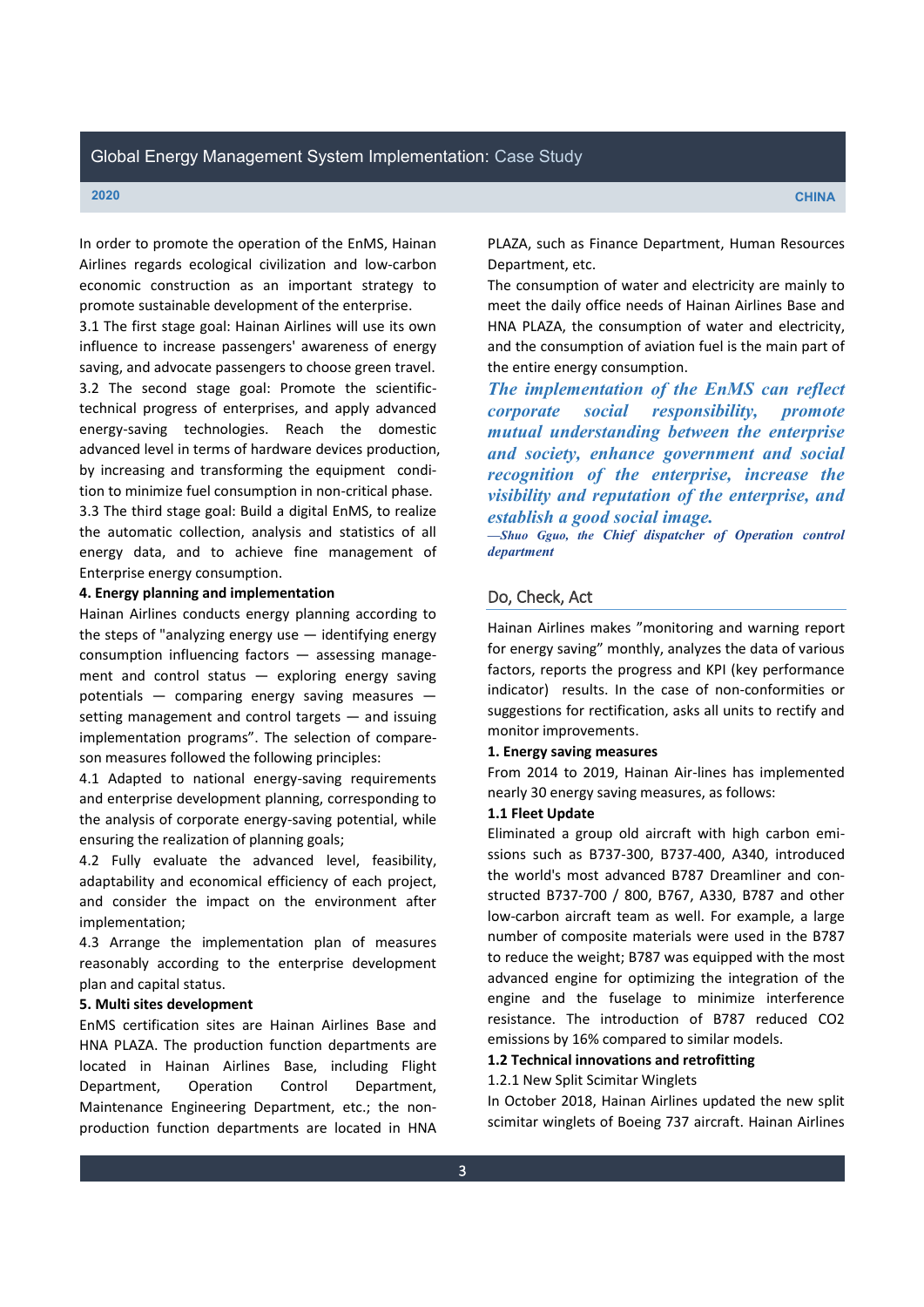is the first domestic user of new split scimitar winglets of 737 aircraft. Update B737 fleets' blending wingtips to Split Scimitar Winglets, which can increase the average range of the aircraft by about 1500 kilometers and improve the aerodynamic performance of the aircraft at the same time. With this retrofit, fuel efficiency can increase 1.6%; an average of 114.7 tons of fuel was saved and 361 tons carbon emission was reduced by each plane per year.

#### 1.2.2 Intelligent robots for aircraft surface cleaning

After a long flight, the outer surface of the aircraft will deposit dust, oil and other pollutants. These pollutants will further increase fuel consumption by reducing surface finish and increasing frictional resistance. To solve this problem, Hainan Airlines have developed, designed and manufactured intelligent robots for aircraft surface cleaning and processing independently, and obtained national utility model patents. The use of robotic cleaning aircraft can double the labor productivity, save more than 50% of water resources and reduce engineering costs by about 50%.

# **1.3 Operation Management**

## 1.3.1 GPU replaces APU

APU is the abbreviation of aircraft auxiliary power unit, which is mainly used to supply power and air to the aircraft on the ground. Using ground power equipment (referred to as GPU, including ground power vehicle, bridge-mounted power supply) instead of on-board APU can reduce fuel consumption. GPU replacing APU is the key project of CAAC's "winning the defense of the blue sky". According to the principle of "full use of GPU", the company has refined and detailed the management and control methods through improving GPU management and control plans, carrying out localization management of GPUs at airports and other ways. Hainan Airlines won the Blue Sky Defense War and carried out far better results than other airlines, and won praise from the Central South Bureau. The project has saved 38,000 tons of fuel in 2019.

#### 1.3.2 "CIRCLE FLY" project

This project makes full use of the characteristics of the prevailing westerly winds in the middle and high latitudes, and abandons the previous fixed pattern of westward headwind flights for New York and Boston

return flights. It can realize that the flights return to the east and round the earth.

Compared with the previous routes, although the "CIRCLE FLY" route has increased flight distance, the impact of high-altitude downwind will reduce the average flight time of North American routes by more than 30 minutes, while reducing operating costs and carbon emissions, and improving passenger comfort for long-haul flights as well. According to estimates, just for the two routes of Chengdu / Chongqing = New York, implementing the project is expected to save about 12 million RMB(1.7 million U.S. dollar) in operating costs and reduce 2,200 tons of CO2 emissions per year.

In addition, Hainan Airlines also implements air distance optimization, planned payload optimization, aircraft center of gravity optimization control, single-engine slip-in, wide-body idle speed, aircraft weight control etc. **1.4 Bio jet fuel**

Hainan Airlines took the lead in using domestic biological aviation coal to complete the first domestic commercial passenger flight and the first international trans-ocean commercial passenger flight on March 21, 2015 and November 21, 2017 respectively. As a typical clean energy, compared with traditional aviation kerosene, bio-jet fuel can reduce carbon emissions by more than 50% in the whole life cycle. It can also realize the recycling of resources with obvious overall benefits. The success of the commercial demonstration flights has not only verified the safety and reliability of domestic biological aviation coal, which can meet the quality and safety requirements of civil aviation transportation, but also covers the entire process of bio-fuel production and transportation to get a lot of replicable and polarizable experience. It's good for promoting the clean energy transformation of China's civil aviation industry.

#### **2. Establish an inter-departmental leadership team**

The various departments within the airline can be divided into production departments and nonproduction departments. In order to achieve unified leadership and clear division of labor for project management, Hainan Airlines has established an interdepartmental aviation fuel management project leadership group, which is led by the company's leaders,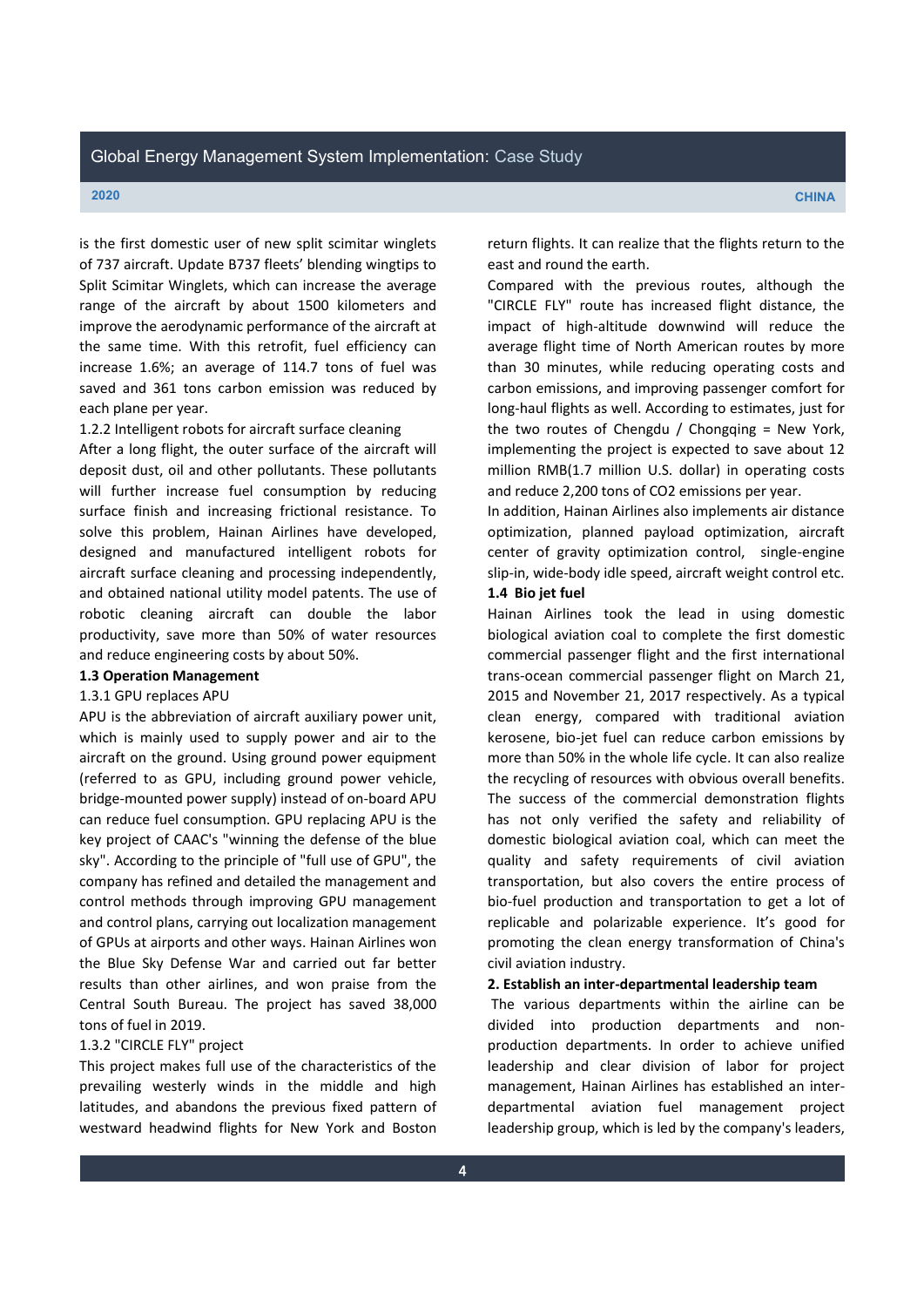coordinated by the leaders of each branch company and directly participated by the general manager of each department. The leadership team establishes the ledger of each program, holds regular aviation fuel cost meetings and weekly reports aviation fuel management results. Therefore, the problems that exist in the project promotion process would be solved.

#### **3. Monitoring and evaluation system**

In order to ensure implementation of energy-saving projects, the HNA Standing Office of Energy Conservation and Emission Reduction requires each project responsibility unit to provide monthly feedback on the completion of the project's monthly goals, progress, problems and improvement. At the same time, according to the feedback, the Office prepares a monthly report of "Monitoring and Early Warning" to inform the company of the completion of each project, gives notice of the incompleteness and urges all units to make corrections.

Regarding the evaluation of energy-saving projects, the Office mainly scores from three aspects: the completion of the project process indicator (KPI), the completion of the project's fuel-saving amount and the project data management. In addition, the overall scores of each unit are ranked publicly monthly.

#### **4. Implementation of the EnMS**

#### 4.1 Completion of energy targets

After the establishment of the EnMS, Hainan Airlines has completed the energy index every year. From 2014 to 2019, it has saved 294,000 tons of aviation oil, 110% of the total energy saving target. In 2019, the energy saving target is 82,500 tons of aviation oil, and the actual energy saving is 94,000 tons.

#### 4.2 Energy performance improvement

The unit energy consumption that is customary in the domestic civil aviation industry is "fuel consumption per ton  $\cdot$  km.", which is affected by many factors, such as

load factor, route wind, aircraft weight, flight altitude, performance attenuation, flight distance, center of gravity position, fleet update etc.. And the load factor, significantly affected by factors such as seasons and markets, is uncontrollable.

In order to improve the energy performance, Hainan Airlines carried out all-round energy conservation work from the aspects of fleet renewal, center of gravity position, deep weight reduction, flight altitude, ground energy conservation, and implemented nearly 30 energy saving measures(see" Energy saving measures"). From 2013-2019, the unit energy consumption of Hainan Airlines is as follows:



The unit consumption in 2019 is lower than that in 2018, mainly due to the difference of 2.9 percentage points in the load rate. After eliminating the impact of the load rate, the unit consumption in 2019 is 3.9937 tec/10,000 ton·km. Compared with the base period(in 2013), Hainan Airlines' energy performance in the reporting period( from 2014 to 2019) increased by 2.32%.

4.3 Use tools and resources

QAR (quick access recorder) completely records all kinds of important data (including aircraft weight, altitude, speed, position, fuel consumption and other data) in the whole flight process. In order to accurately analyze the use of aviation fuel at each stage, Hainan Airlines started with the analysis of QAR data, tapped the value of QAR data, developed the "HNA Fuel Monitoring System", and introduced a three-level indicator monitoring system such as ton-kilometer fuel consumption, revised ton-kilometer fuel consumption, corrected hourly fuel consumption, landing residual fuel, and performance degradation, and effective exploration in improving d work efficiency.

#### **Transparency**

Based on the fast information dissemination and convenient retrieval of network media, in 2015, Hainan Airlines publicly announced the ISO 50001 certification of EnMS in the form of press release (name of press release: Hainan Airlines, the first civil aviation company in China to obtain an EnMS certification). And the press